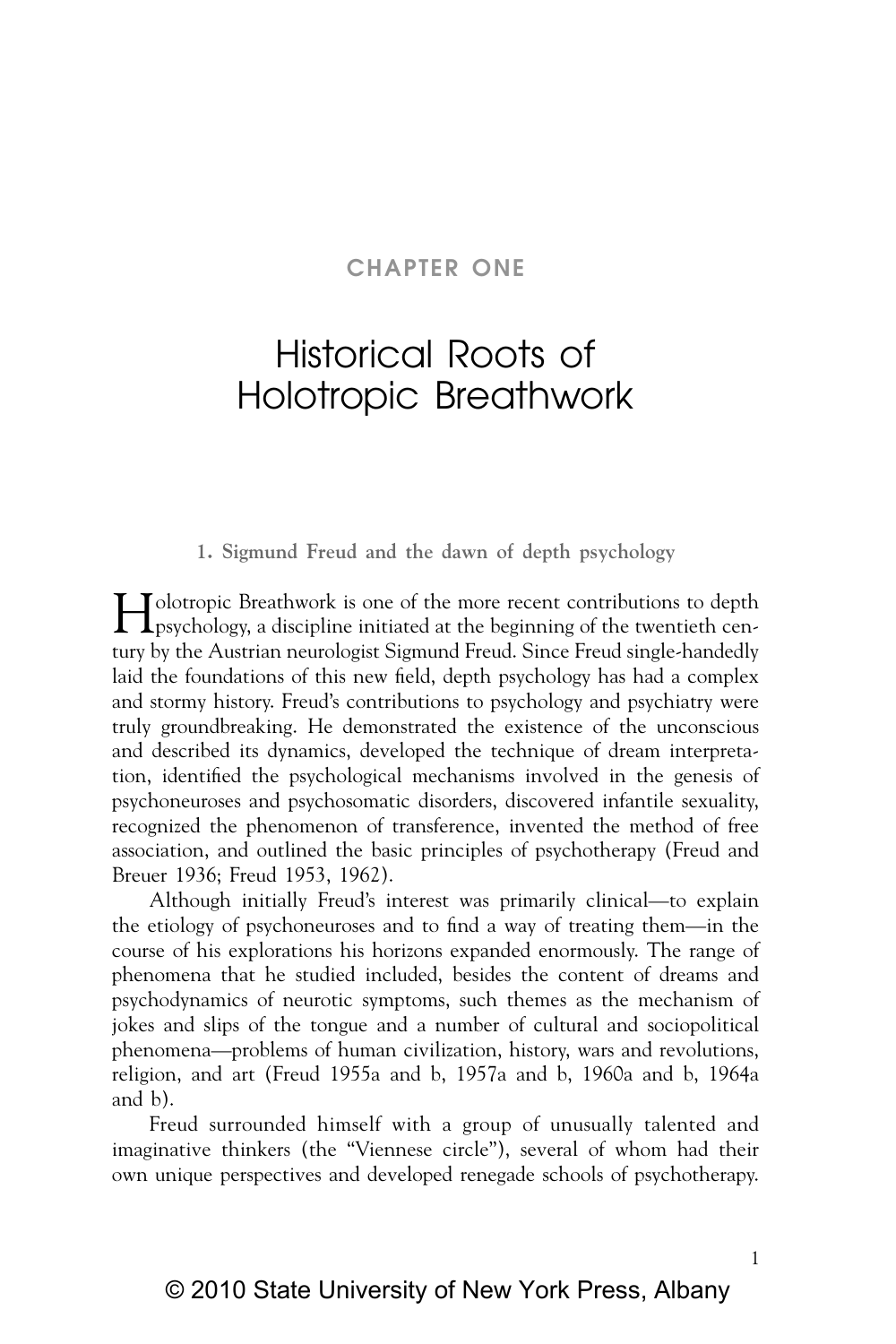While Freudian psychoanalysis became an important part of thinking in mainstream psychology and psychiatry, the so-called renegade schools—Adlerian, Rankian, Reichian, and Jungian—have never been accepted by official academic circles. However, as we will see later, in the last several decades some of them have become increasingly popular and influential as alternative approaches to psychotherapy and many ideas of their founders have been integrated into the theory and practice of Holotropic Breathwork.

#### **2. Humanistic psychology and experiential therapies**

In the middle of the twentieth century, American psychology was dominated by two major schools—behaviorism and Freudian psychoanalysis. Increasing dissatisfaction with these two orientations as adequate approaches to the understanding of the human psyche led to the development of humanistic psychology. The main spokesman and most articulate representative of this new field was the well-known American psychologist Abraham Maslow. He offered an incisive critique of the limitations of behaviorism and psychoanalysis, or the First and the Second Force in psychology as he called them, and formulated the principles of a new perspective in psychology (Maslow 1962, 1964. and 1969).

Maslow's main objection against behaviorism was that the study of animals, such as rats and pigeons, could only clarify those aspects of human functioning that we share with these animals. It thus has no relevance for the understanding of higher, specifically human qualities that are unique to human life, such as love, self-consciousness, self-determination, personal freedom, morality, art, philosophy, religion, and science. It is also largely useless in regard to some specifically human negative characteristics, such as greed, lust for power, cruelty, and tendency to "malignant aggression." He also criticized the behaviorists' disregard for consciousness and introspection and their exclusive focus on the study of behavior.

By contrast, the primary interest of humanistic psychology, Maslow's Third Force, was in human subjects, and this discipline honored the interest in consciousness and introspection as important complements to the objective approach to research. The behaviorists' exclusive emphasis on determination by the environment, stimulus/response, and reward/punishment was replaced by emphasis on the capacity of human beings to be internally directed and motivated to achieve self-realization and fulfill their human potential.

In his criticism of psychoanalysis, Maslow pointed out that Freud and his followers drew conclusions about the human psyche mainly from the study of psychopathology and he disagreed with their biological reductionism and their tendency to explain all psychological processes in terms of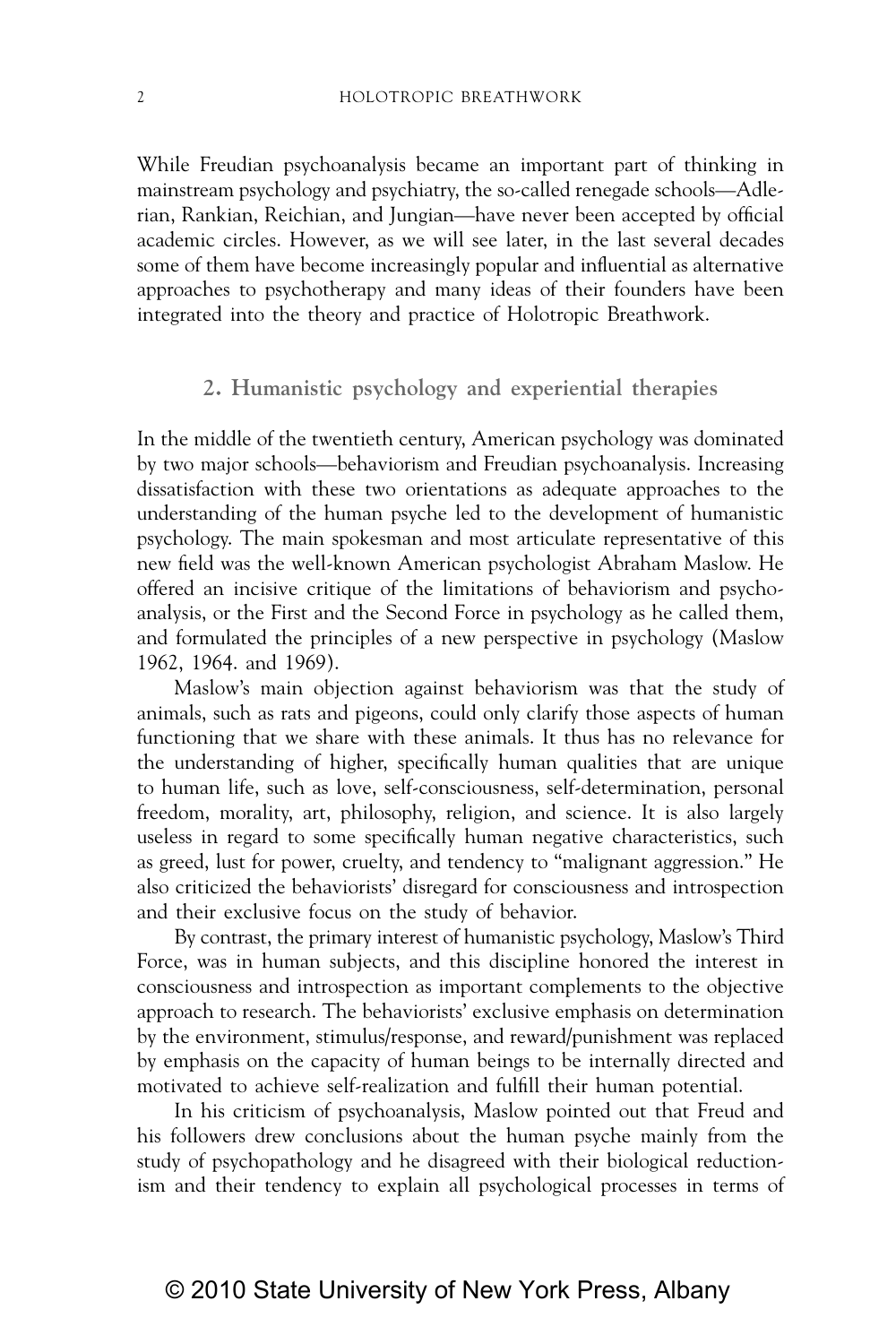base instincts. By comparison, humanistic psychology focused on healthy populations, or even individuals who show supernormal functioning in various areas (Maslow's "growing tip of the population"), on human growth and potential, and on higher functions of the psyche. It also emphasized that it is important for psychologists to be sensitive to practical human needs and to serve important interests and objectives of human society.

Within a few years after Abraham Maslow and Anthony Sutich launched the Association for Humanistic Psychology (AHP) and its journal, the new movement became very popular among American mental health professionals and even in the general public. The multidimensional perspective of humanistic psychology and its emphasis on the whole person provided a broad umbrella for the development of a rich spectrum of new, effective therapeutic approaches that greatly expanded the range of possibilities when addressing emotional, psychosomatic, interpersonal, and psychosocial problems.

Among the important characteristics of these new approaches was a decisive shift from the exclusively verbal strategies of traditional psychotherapy ("talking therapies") to the direct expression of emotions. The therapeutic strategy also moved from exploration of individual history and of unconscious motivation to the feelings and thought processes of the clients in the here and now. Another important aspect of this therapeutic revolution was the emphasis on the interconnectedness of the psyche and the body and overcoming the taboo against touching that previously dominated the field of psychotherapy. Various forms of work with the body thus formed an integral part of the new treatment strategies; Fritz Perls' Gestalt therapy, Alexander Lowen's bioenergetics and other neo-Reichian approaches, encounter groups, and marathon sessions can be mentioned here as salient examples of humanistic therapies.

#### **3. The advent of psychedelic therapy**

A serendipitous discovery of Albert Hofmann, a Swiss chemist conducting research of ergot alkaloids in the Sandoz laboratories in Basel, introduced into the world of psychiatry, psychology, and psychotherapy a radically new element—the heuristic and healing potential of non-ordinary states of consciousness. In April 1943, Hofmann discovered the psychedelic effects of LSD-25, or diethylamide of lysergic acid, when he accidentally intoxicated himself during the synthesis of this substance. After the publication of the first clinical paper on LSD by Zurich psychiatrist Walter A. Stoll in the late 1940s (Stoll 1947), this new semisynthetic ergot alkaloid, active in incredibly minute quantities of micrograms or *gammas* (millionths of a gram), became overnight a sensation in the world of science.

## © 2010 State University of New York Press, Albany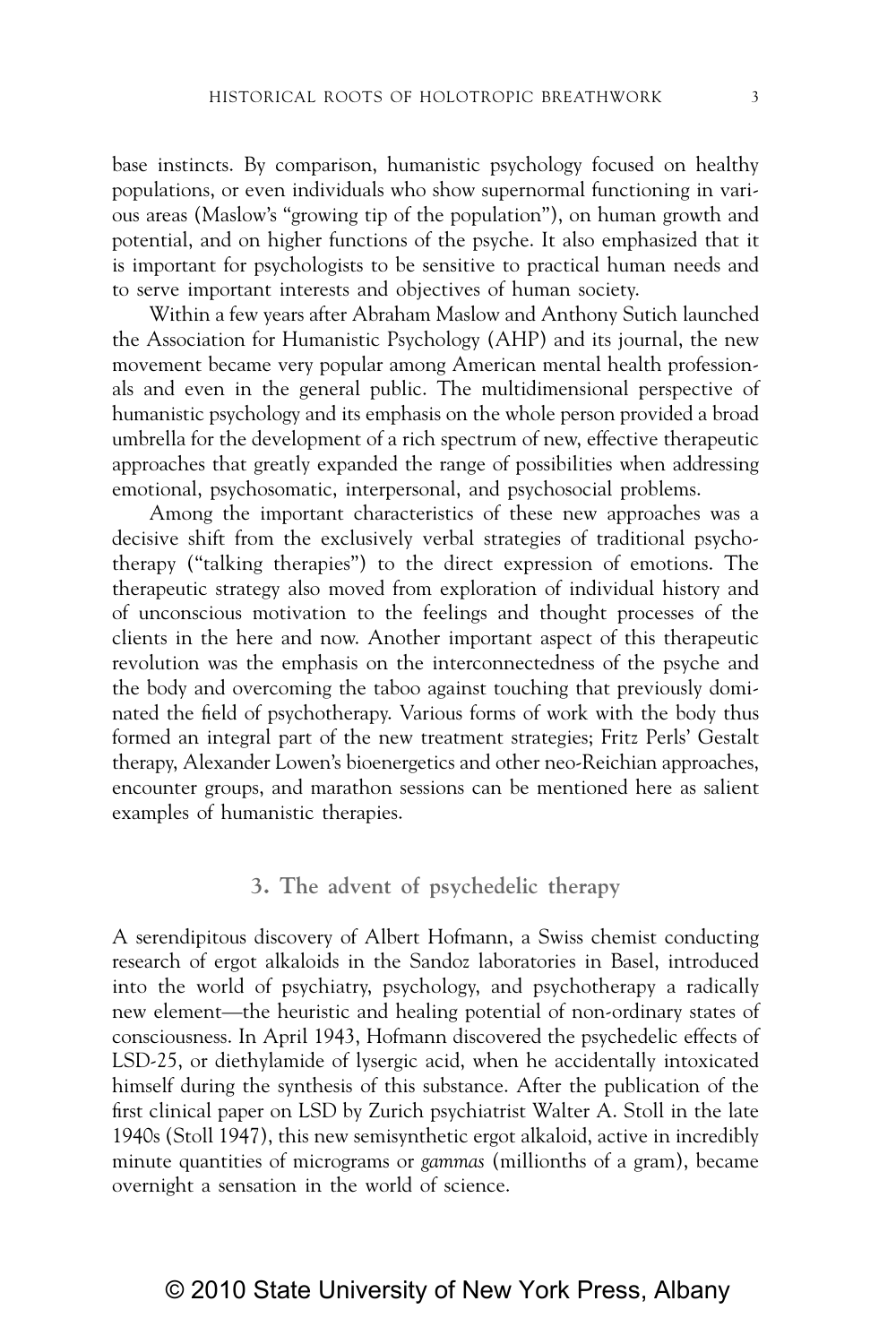In clinical research and self-experimentation with LSD, many professionals discovered that the current model of the psyche, limited to postnatal biography and the Freudian individual unconscious, was superficial and inadequate. The new map of the psyche that emerged out of this research (Grof 1975) added to the current model of the psyche two large transbiographical domains—the perinatal level, closely related to the memory of biological birth, and the transpersonal level, harboring among others the historical and archetypal domains of the collective unconscious as envisioned by C. G. Jung (Jung 1959a). Early experiments with LSD also showed that the sources of emotional and psychosomatic disorders were not limited to traumatic memories from childhood and infancy, as traditional psychiatrists assumed, but that their roots reached much deeper into the psyche, into the perinatal and transpersonal regions (Grof 2000). This surprising revelation was accompanied by the discovery of new, powerful therapeutic mechanisms operating on these deep levels of the psyche.

Using LSD as a catalyst, it became possible to extend the range of applicability of psychotherapy to categories of patients that previously had been difficult to reach, such as alcoholics and drug addicts, and even positively influence the behavior of sexual deviants and criminal recidivists (Grof 2006c). Particularly valuable and promising were the early efforts to use LSD psychotherapy in the work with terminal cancer patients. Research with this population showed that LSD was able to relieve severe pain, often even in patients who had not responded to medication with narcotics. In a large percentage of these patients, it was also possible to ease or even eliminate difficult emotional and psychosomatic symptoms, such as depression, general tension, and insomnia, alleviate the fear of death, increase the quality of their life during their remaining days, and positively transform the experience of dying (Cohen 1965; Kast and Collins 1966; Grof 2006b).

> **4. Abraham Maslow, Anthony Sutich, and the birth of transpersonal psychology**

In the 1960s, the observations from the research of non-ordinary states of consciousness—analysis of experiences from psychedelic sessions and Maslow's study of spontaneous mystical experiences ("peak experiences")—revolutionized the image of the human psyche and inspired a radically new orientation in psychology. In spite of the popularity of humanistic psychology, its founders Abraham Maslow and Anthony Sutich grew dissatisfied with the discipline that they had themselves fathered. They became increasingly aware that they had left out an extremely important element—the spiritual dimension of the human psyche (Sutich 1976).